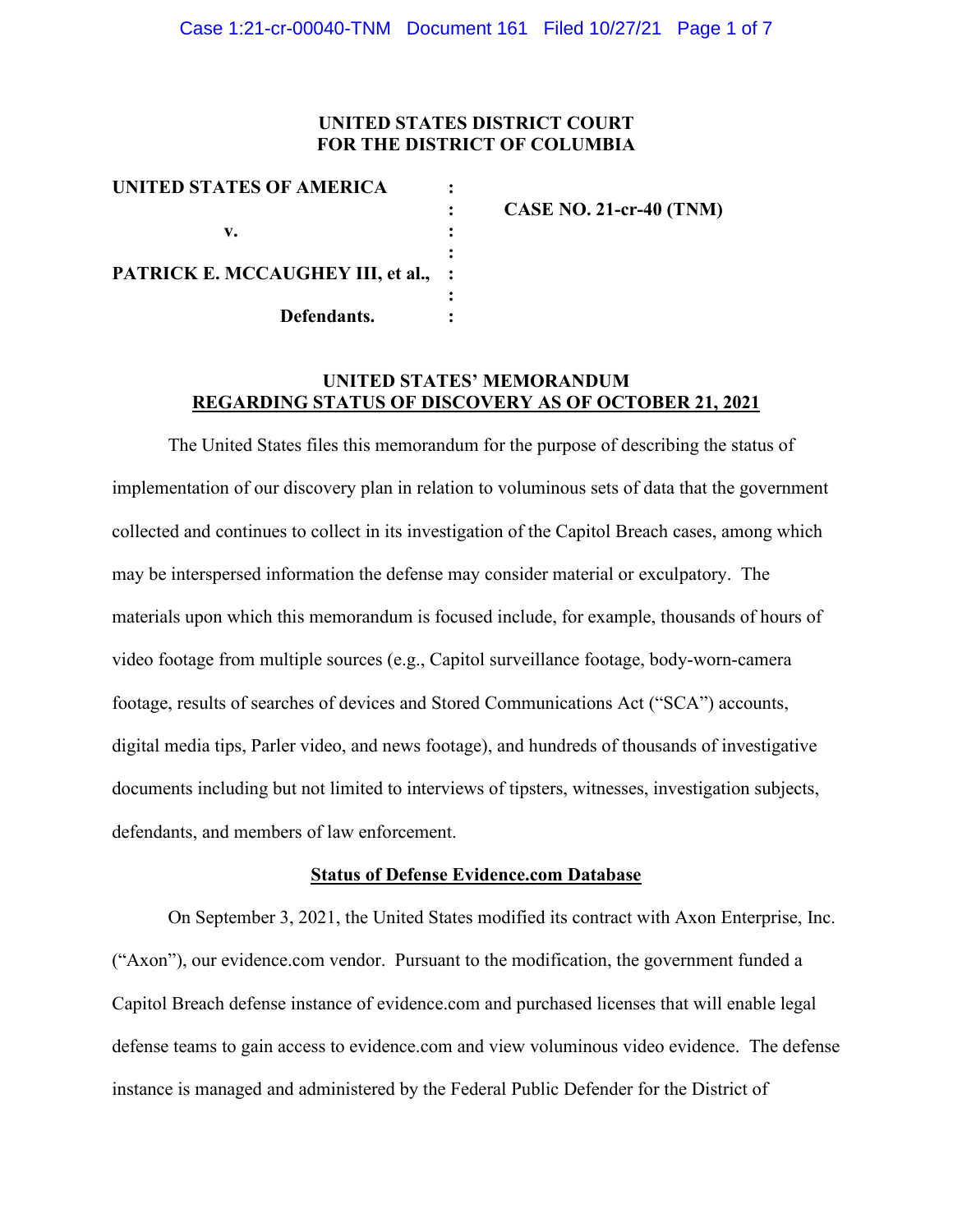### Case 1:21-cr-00040-TNM Document 161 Filed 10/27/21 Page 2 of 7

Columbia ("FPD"), who is acting as the Discovery Liaison for defense counsel in Capitol Breach cases, and the government has no ability to log into or retrieve information from the defense instance.

In conjunction with the Defender Service's National Litigation Support Team, FPD created a structure for distributing and tracking evidence.com licenses for defense counsel. As of October 18, 2021, FPD has sent emails to all Capitol Breach defense counsel with instructions on how to request a license for the legal defense team to view videos in evidence.com. FPD also developed a "Quick Start Guide" that it simultaneously circulated to all Capitol Breach defense counsel, with instructions for registering an account, logging into evidence.com, and further describing how video discovery may be shared with their clients through the evidence.com platform consistent with the standard Capitol Breach protective order.

#### **Status of Production of Video Footage**

The following video footage has been shared to the defense instance of evidence.com and is accessible to any Capitol Breach defense counsel who requests a license:

- 16,925 U.S. Capitol Police ("USCP") Closed Circuit Video ("CCV") files consisting of approximately 4,800 hours (over four terabytes) of footage from 515 cameras located inside the U.S. Capitol Visitor Center and on the Capitol grounds. To assist the defense in locating relevant USCP CCV, we have also produced (via USAfx) 15 camera maps of the interior of Capitol Visitor's Center and the interior of the Capitol.
- 1,676 Metropolitan Police Department ("MPD") body-worn-camera ("BWC") files consisting of approximately 1,600 hours of footage recorded by over 900 officers between 1:00 p.m. and 6:00 p.m. on January 6, 2021. To assist the defense in locating officers who may have recorded body-worn-camera footage at a particular location and time, we also produced (via USAfx) a spreadsheet created by the Discovery Team based on MPD radio Global Positioning Satellite records.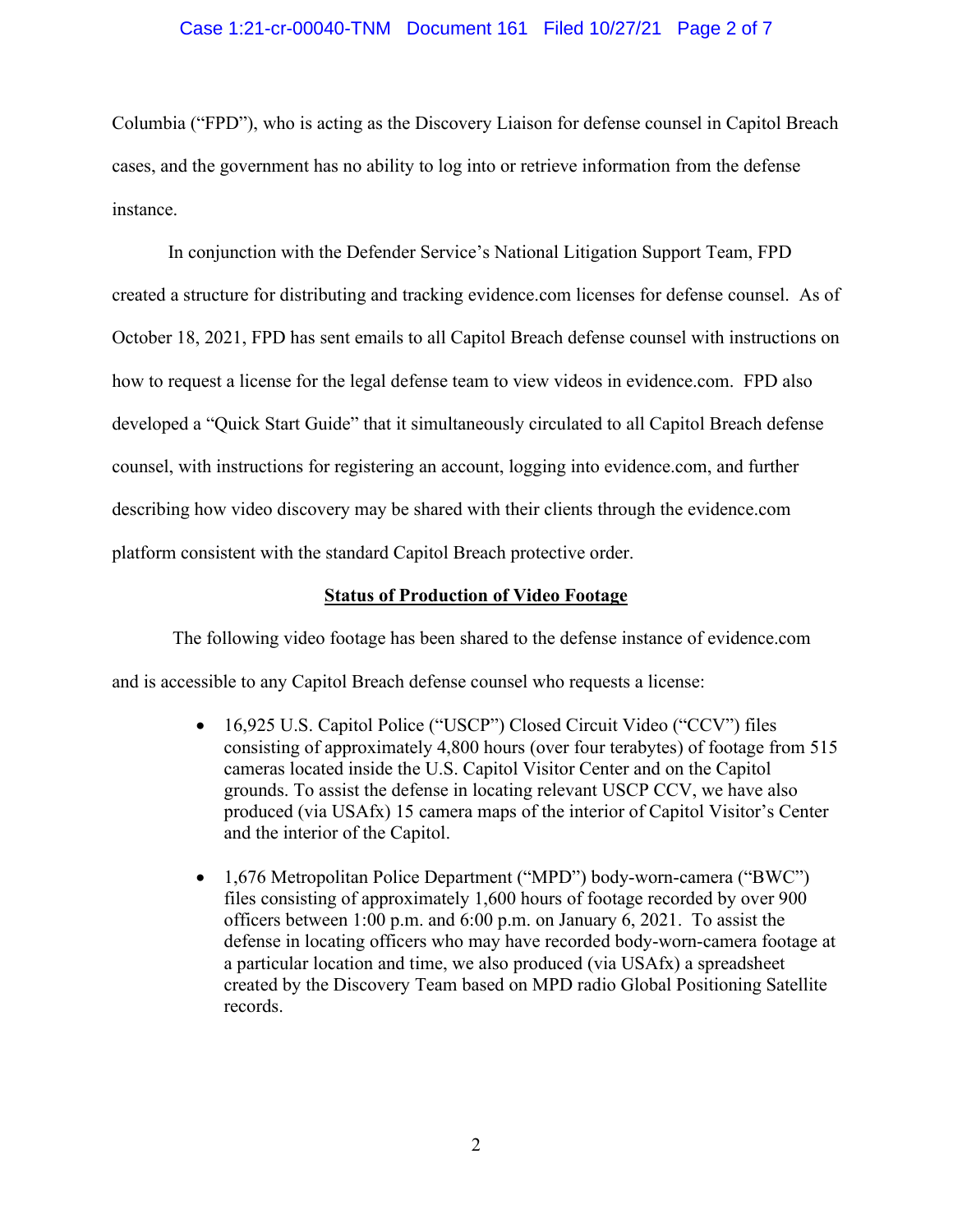## **Status of Defense Relativity Workspace**

On October 13, 2021, the United States modified its contract with Deloitte Financial Advisory Services, LLP ("Deloitte") to fund a Capitol Breach Relativity workspace and purchase licenses that will enable legal defense teams to gain access to the database. FPD is now consulting with Deloitte concerning the construction and organization of the defense workspace and creating a structure for distributing Relativity licenses to defense counsel. FPD will notify Capitol Breach defense counsel on how to obtain Relativity license access once the defense workspace is constructed and organized and is ready to be populated with documents.

## **Status of Production of Documents**

Since our last filing describing the status of discovery as of September 14, 2021, the following materials and a corresponding index have been made available for sharing with Capitol Breach defense counsel via USAfx:

- 42 files that consist of MPD internal investigation reports and exhibits (739 pages);
- 31 files consisting of digital exhibits to previously produced USCP Office of Professional Responsibility ("OPR") reports;<sup>1</sup> and
- USCP radio communications and draft transcripts.

# **Contents of Government Relativity Database**

Our Relativity database currently contains over 33,000 records from USCP, 23,000 records from MPD, and 56,000 records from the FBI's main Capitol Breach file (of which about 29,000 pertain to individual defendants and are likely to overlap with materials already produced in the specific cases to which they are most directly relevant).

<sup>&</sup>lt;sup>1</sup> On September 10, 2021, we made available via USAfx 35 files consisting of 28 reports from USCP OPR investigations of alleged wrongdoing by USCP officers on January 6, 2021.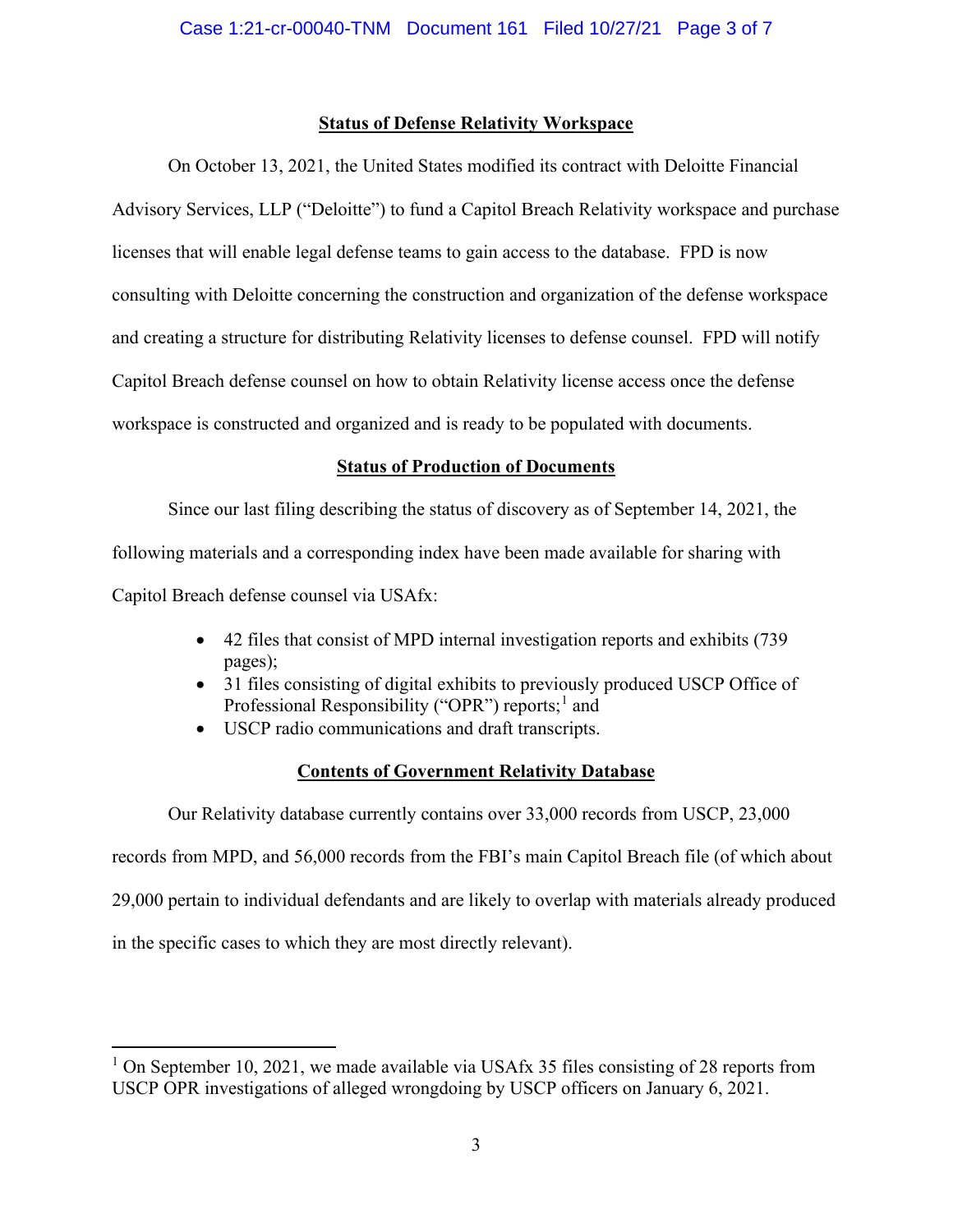## **Manner of Productions Going Forward**

In terms of the manner in which discovery will be produced going forward:

- We will continue to utilize evidence.com to produce voluminous video footage in all Capitol Breach cases.
- Until Relativity access is available to Capitol Breach defense counsel, limited productions such as those described above will continue to be made available to counsel via USAfx, as well as produced to the defense Relativity workspace.
- Once defense counsel have access to Relativity, it will become the primary method for producing voluminous documents. However, we will still continue to make organized productions and issue discovery letters to defense counsel describing materials that have been added to the defense database.
- Certain materials, because of their nature or volume, will only be produced to the defense Relativity workspace. E.g., case-specific discovery that has been provided in *other* defendants' cases and the results of searches of devices and SCA accounts. Those materials will become accessible to defense counsel once FPD distributes licenses for Relativity.

### **Incarcerated Defendants**

In collaboration with FPD, we have developed a proposal to increase access by incarcerated defendants to discovery materials by providing access to e-discovery (by providing limited evidence.com and Relativity access to inmates via wi-fi and increasing the number of computers available for discovery review). FPD and our office had a productive meeting with representatives from the D.C. Department of Corrections ("DOC") about the e-discovery proposal on Wednesday, October 20, 2021. At the meeting, representatives of DOC indicated they would explore with the Director whether a pilot e-discovery program consistent with our proposal, beginning with Capitol Breach defendants, may be implemented consistent with the DOC's security concerns and Internet capacity. We are meeting again on October 27, 2021, at which time we expect to obtain requested technical and logistical information from the DOC that would be essential to implementing our joint proposal.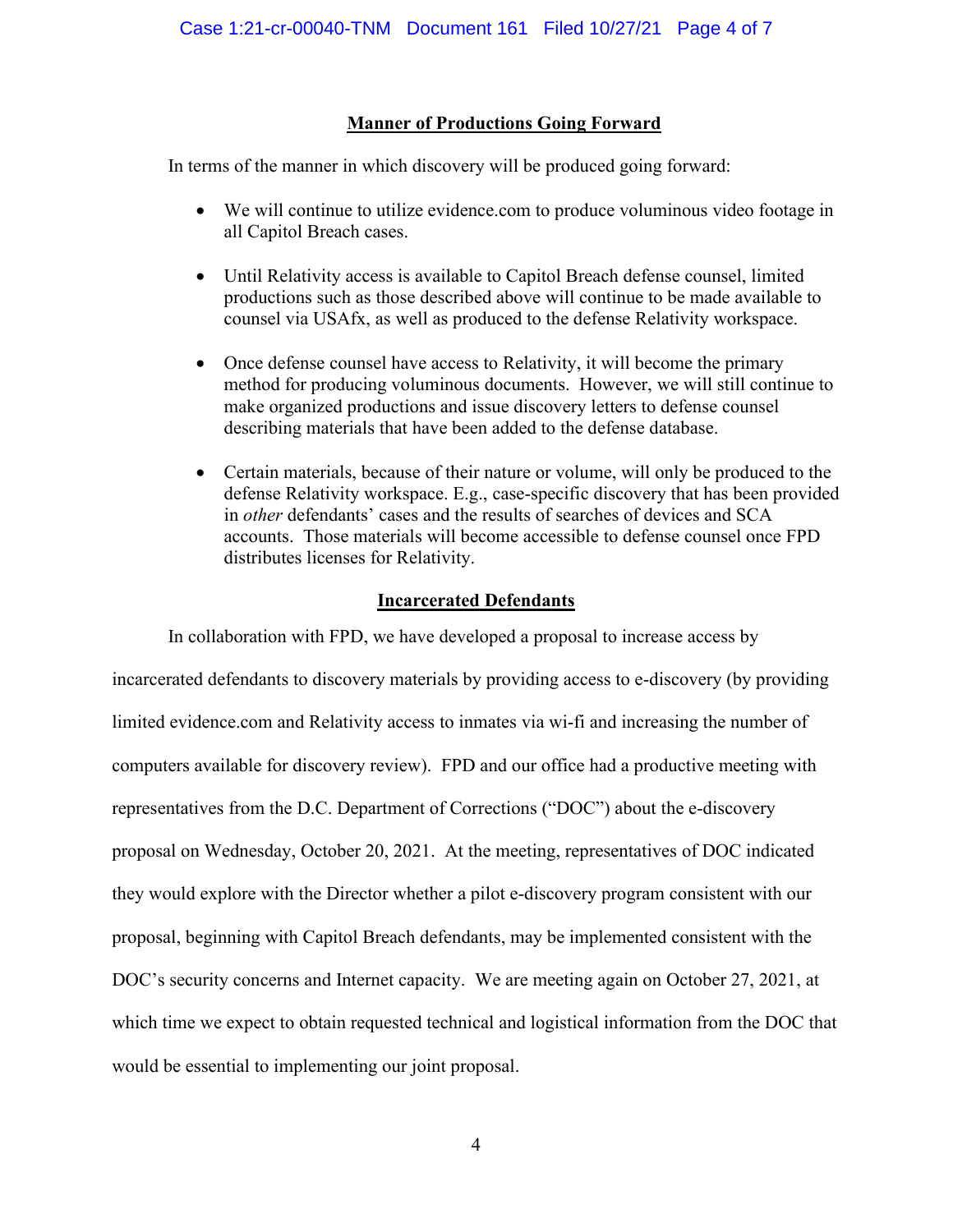Case 1:21-cr-00040-TNM Document 161 Filed 10/27/21 Page 5 of 7

We understand there are four defendants who are currently proceeding *pro se*, three of

whom are detained*.* We are currently developing a plan for access to voluminous materials by

*pro se* defendants and will inform the Court once we have finalized our approach, after

collaboration with FPD.

## **Future Productions**

Among the documents we expect future productions to include are:

- The remainder of USCP CCV (4,204 files), which is mainly comprised of footage that has been deemed Highly Sensitive, e.g., footage of the interior of the Capitol;<sup>2</sup>
- The remainder of MPD BWC footage (largely consisting of footage outside the 1:00 to 6:00 p.m. timeframe), and BWC footage from Arlington County Police (124 files), Fairfax County Police (24 files), Montgomery County Police (60 files), and Virginia State Police (48 files);
- U.S. Secret Service surveillance camera footage (143 videos);
- Video recordings made by officers of MPD's Electronic Surveillance Unit;
- Camera map for Capitol grounds;
- Supplemental exhibits to USCP OPR reports;
- USCP After Action Reports;
- MPD Aerial Surveillance Unit Photos;
- Permits for Demonstrations at the U.S. Capitol;
- Additional MPD internal investigation reports;
- MPD and Virginia State Police radio transmissions;
- Legal process pertaining to the collection of geolocation data from Google, Inc. and various additional providers;
- BWC Spreadsheet and zone maps (work product created to assist in review of BWC footage);
- Statements made by members of law enforcement during interviews arising out of the Capitol Breach investigation;
- Discoverable MPD, USCP and FBI records and memoranda currently (or shortly to be ingested) into Relativity;
- Case-specific discovery of other defendants (i.e., discovery already produced to the defendant for whom it is directly relevant, but which will be made accessible to all defendants);
- Results of searches of devices and SCA accounts; and

 $2$  To be clear, we are not producing via evidence.com footage that constitutes "Security Information" pursuant to 2 U.S.C. § 1979, i.e., the 17 hours of CCV footage that relate to the evacuation of Congressional Members. The disclosure of this footage will be handled separately.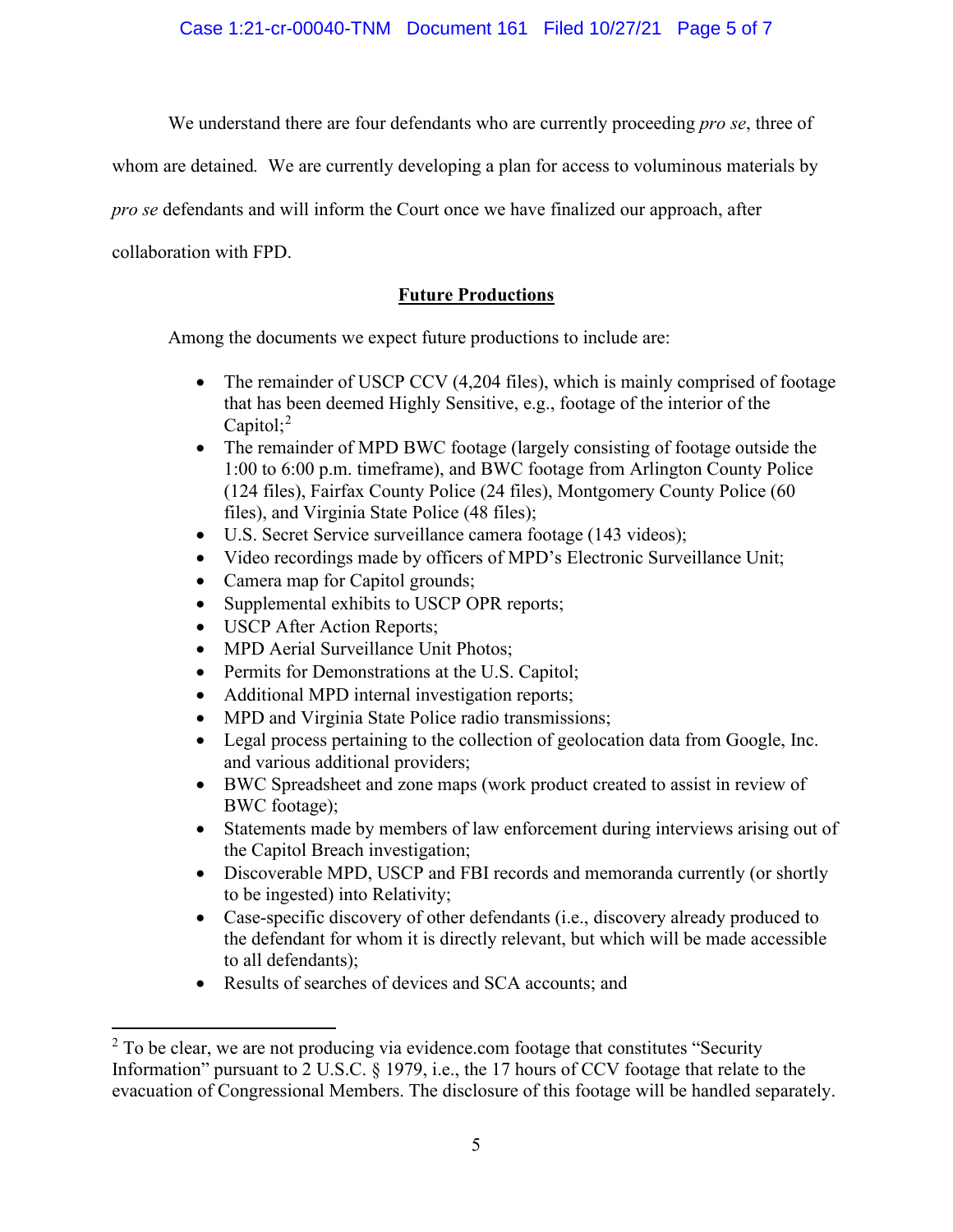• Custodial statements of (other) defendants.

## **Substantial Completion of Discovery**

We understand that the Court would like us to project when production of voluminous

materials will be substantially complete. As an initial matter, to reach the point where we can

assess a potential date of substantial completion, the government has taken and continues to

make substantial efforts, including:

- Appointing a Capitol Breach Discovery Coordinator in January;
- Assembling a Capitol Breach Discovery Team consisting of experienced attorneys, project managers, and litigation technology professionals;
- Collecting information from multiple sources involved in the response to and investigation of the Capitol Breach;
- Collaborating with FPD to develop a standard protective order for Capitol Breach cases;
- Identifying database solutions for making terabytes of video and documents accessible to hundreds of defendants, funding defense databases and obtaining licenses for all Capitol Breach defense counsel, and collaborating with FPD to execute these solutions;
- Reviewing specific discovery requests by defense counsel to ensure the appropriate materials are prioritized for production;
- Creating protocols and procedures to ensure that (a) case-specific discovery is provided, (b) defendants will receive complete copies of unscoped devices and SCA accounts upon request; (c) devices and SCA accounts are systematically filtered for attorney-client communications; and (d) relevant scoped data and custodial interviews will be uploaded to the government's discovery databases for production to all; and
- Creating proposals for increasing access to discovery by incarcerated defendants.

We will soon begin to load into Relativity several hundred thousand FBI records (a

substantial portion of which may not be directly related to any charged defendants). These materials that have been undergoing pre-processing to ensure, among other things, that any materials that might be subject to protection under Federal Rule of Criminal Procedure Rule 6(e) are segregated for processing internally. Once these documents are loaded in Relativity, we will be able to better assess and execute our plan for reviewing them and producing them in discovery. We are also currently engaged in a concerted effort to consolidate scoped search